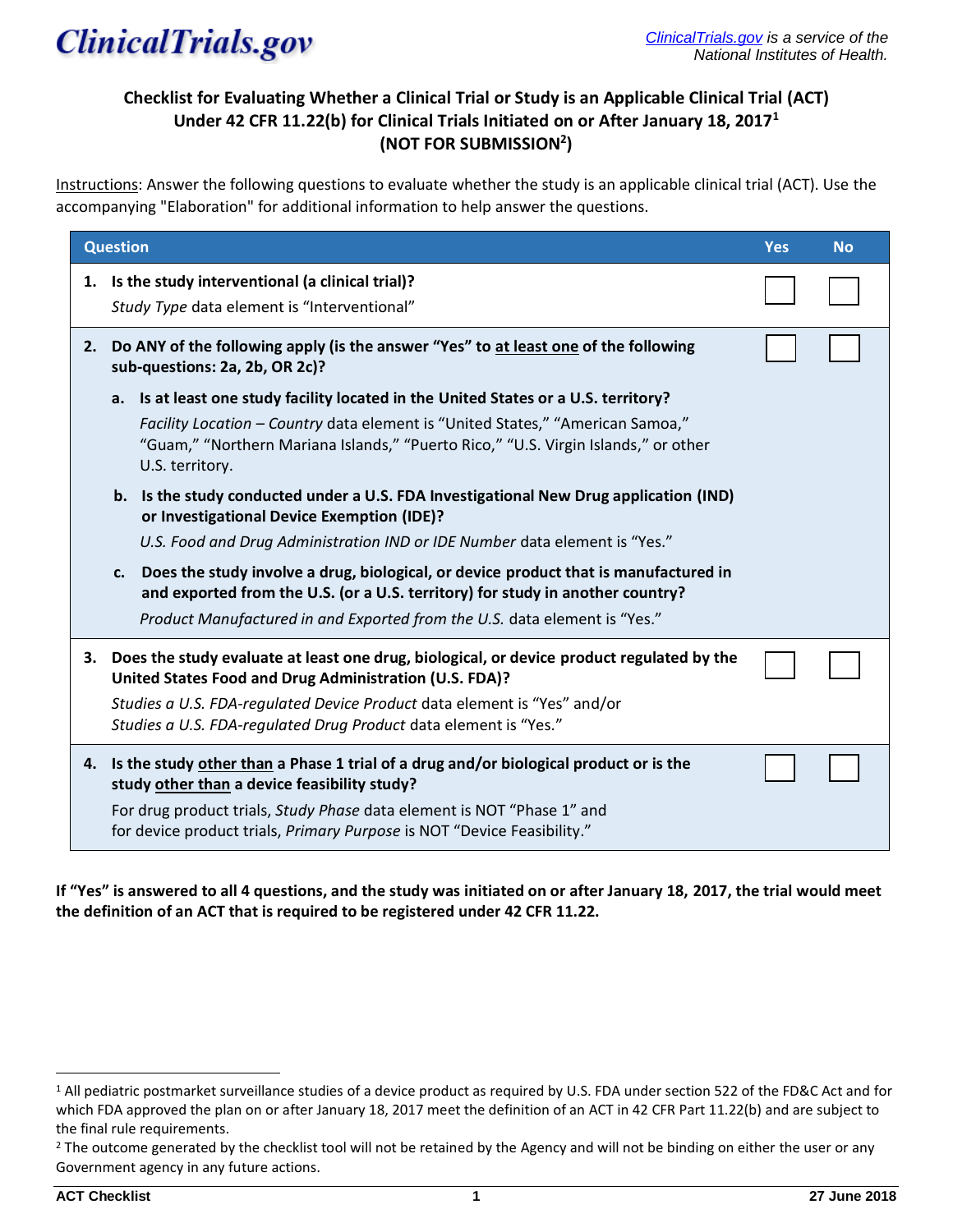

## **Elaboration: Checklist for Evaluating Whether a Clinical Trial or Study is an Applicable Clinical Trial (ACT) Under 42 CFR 11.22(b) for Clinical Trials Initiated on or After January 18, 2017**

The final rule fo[r Clinical Trials Registration and Results Information Submission \(42 CFR Part 11\)](https://www.federalregister.gov/documents/2016/09/21/2016-22129/clinical-trials-registration-and-results-information-submission) specifies requirements for submitting clinical trial information to ClinicalTrials.gov. The "Checklist for Evaluating Whether a Clinical Trial or Study is an Applicable Clinical Trial (ACT)" (or "ACT Checklist") and this elaboration is intended to assist users in evaluating whether a clinical trial or study is considered to meet the definition of an ACT, as specified in 42 CFR 11.22(b), and is subject to "expanded" registration requirements under the final rule.

### **General Considerations**

- **1. Definition of ACT.** Under the Final Rule, which implements Section 801 of the Food and Drug Administration Amendments Act (FDAAA 801), two types of ACTs are defined:
	- *Applicable device clinical trial:* (1) a prospective clinical study of health outcomes comparing an intervention with a device product subject to section 510(k), 515, or 520(m) of the Federal Food, Drug, and Cosmetic Act (FD&C Act) (21 U.S.C. 360(k), 21 U.S.C. 360e, 21 U.S.C. 360j(m)) against a control in human subjects (other than a small clinical trial to determine the feasibility of a device product, or a clinical trial to test prototype device products where the primary outcome measure relates to feasibility and not to health outcomes); (2) a pediatric postmarket surveillance of a device product as required under section 522 of the FD&C Act (21 U.S.C. 3601); or (3) a clinical trial of a combination product with a device primary mode of action under 21 CFR Part 3, provided that it meets all other criteria of the definition under this part. [*Source:* 42 CFR 11.10(a); 81 FR 65139]
	- *Applicable drug clinical trial:* a controlled clinical investigation, other than a phase 1 clinical investigation, of a drug product subject to section 505 of the FD&C Act (21 U.S.C. 355) or a biological product subject to section 351 of the Public Health Service Act (PHS Act) (42 U.S.C. 262), where "clinical investigation" has the meaning given in 21 CFR 312.3 and "phase 1" has the meaning given in 21 CFR 312.21. A clinical trial of a combination product with a drug primary mode of action under 21 CFR Part 3 is also an applicable drug clinical trial, provided that it meets all other criteria of the definition under this part. [*Source:* 42 CFR 11.10(a); 81 FR 65139]
- **2. Determination of ACT.** 42 CFR 11.22(b) sets forth an approach for determining whether or not a clinical trial initiated on or after January 18, 2017, meets the regulatory definitions of an applicable device clinical trial and an applicable drug clinical trial by identifying a series of specific criteria and the corresponding ClinicalTrials.gov registration data elements. [*Source:* 81 FR 65029]

Please note the following caveats:

- **Pediatric Postmarket Surveillance Studies of a Device Product.** While the ACT Checklist is intended to be used to evaluate clinical trials only, all pediatric postmarket surveillance studies involving a device product as required by U.S. FDA under section 522 of the FD&C Act and initiated on or after January 18, 2017, meet the definition of an ACT in 42 CFR Part 11.22(b) and are subject to "expanded" registration requirements under the final rule. *Pediatric postmarket surveillance of a device product* means the active, systematic, scientifically valid collection, analysis, and interpretation of data or other information conducted under section 522 of the FD&C Act (21 U.S.C. 360l) about a marketed device product that is expected to have significant use in patients who are 21 years of age or younger at the time of diagnosis or treatment. A pediatric postmarket surveillance of a device product may be, but is not always, a clinical trial. [*Source:* 42 CFR 11.10(a); 81 FR 65140]
- **Study Start Date on or After January 18, 2017.** The ACT Checklist is intended to be used to evaluate clinical trials initiated on or after January 18, 2017. An ACT is considered to be initiated on the date on which the first human subject is enrolled according to 42 CFR 11.22(a)(3) and is based on the *Study Start Date* data element, defined in part at 42 CFR 11.10(b)(16) as the actual date on which the first human subject was enrolled. As specified in 42 CFR 11.10(a), e*nroll or enrolled* means a human subject's, or their legally authorized representative's, agreement to participate in a clinical trial following completion of the informed consent process, as required in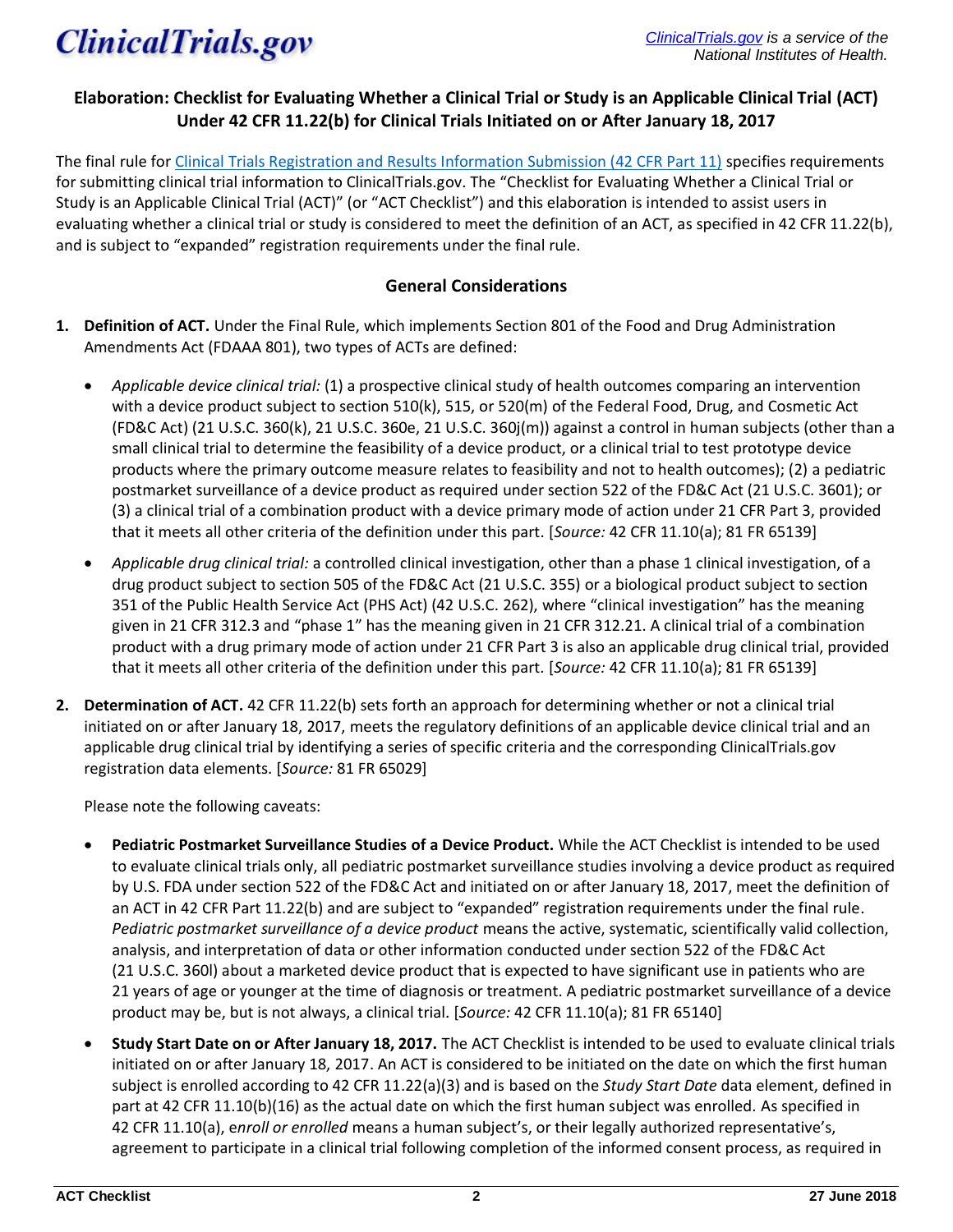

21 CFR Part 50 and/or 45 CFR Part 46, as applicable. For the purposes of this regulation, potential subjects who are screened for the purpose of determining eligibility for a trial, but do not participate in the trial, are not considered enrolled, unless otherwise specified by the protocol. [*Source:* 81 FR 65140]

### **Specific Considerations**

### **1. Is the study interventional (a clinical trial)?**

*Study Type* data element is "Interventional." [*Sources:* 42 CFR 11.22(b)(1)(ii)(A) & (b)(2)(i)]

*Study Type* is defined in the final rule as the nature of the investigation or investigational use for which clinical trial information is being submitted, e.g., interventional, observational. [*Source:* 42 CFR 11.10(b)(7); 81 FR 65140-41]

*Interventional* is defined in the final rule to mean, with respect to a clinical study or a clinical investigation, that participants are assigned prospectively to an intervention or interventions according to a protocol to evaluate the effect of the intervention(s) on biomedical or other health-related outcomes. [*Source:* 42 CFR 11.10(a); 81 FR 65140-41]

*Clinical Trial* is defined in the final rule as a clinical investigation or a clinical study in which human subject(s) are prospectively assigned, according to a protocol, to one or more interventions (or no intervention) to evaluate the effect(s) of the intervention(s) on biomedical or health-related outcomes. [*Source:* 42 CFR 11.10(a); 81 FR 65139]

### **2. Do ANY of the following apply?**

### **A. Is at least one study facility located in the United States or a U.S. territory?**

*Facility Location – Country* data element is "United States," "American Samoa," "Guam," "Northern Mariana Islands," "Puerto Rico," "U.S. Virgin Islands," or other U.S. territory. [*Sources:* 42 CFR 11.22(b)(1)(ii)(D)(1) and (b)(2)(iv)(A)]

The *Facility Location* data element is required for each participating facility in a clinical trial and includes information about the country in which participating facilities are located. [*Source:* 42 CFR 11.10(b)(31)(ii)]

### **Points to Consider:**

- If a clinical study of a device product includes sites both within the United States (including any U.S. territory) and outside of the United States, and if any of those sites is using (for the purposes of the clinical study) a device product that is subject to section 510(k), 515, or 520(m) of the FD&C Act, we would consider the entire clinical study to be an applicable device clinical trial, provided that it meets all of the other criteria of the definition under this regulation. [*Source:* 81 FR 65013]
- If a clinical investigation of a drug product (including a biological product) includes sites both within the United States (including any U.S. territory) and outside of the United States, and any of those sites is using (for the purposes of the clinical investigation) a drug product or biological product that is subject to section 505 of the FD&C Act or section 351 of the PHS Act, we would consider the entire clinical investigation to be an applicable drug clinical trial, provided that it meets all other criteria of the definition under this regulation. [*Source:* 81 FR 65015]
- If a sponsor of a clinical trial in a foreign country that does not meet the definition of an applicable clinical trial, and has an initiation date after the effective date of the regulations in 42 CFR Part 11, decides to add a location in the U.S. (or its territories), and as a result the trial meets the definition of an applicable clinical trial, the sponsor becomes subject to section 402(j) of the Public Health Service Act and 42 CFR Part 11. The requirements set forth in the regulation would need to be met, beginning with registration of the applicable clinical trial not later than 21 days after the enrollment of the first participant at the U.S. site. A clinical trial or study that, at any point in time, meets the conditions listed in 42 CFR 11.22(b)(1) or 11.22(b)(2), one of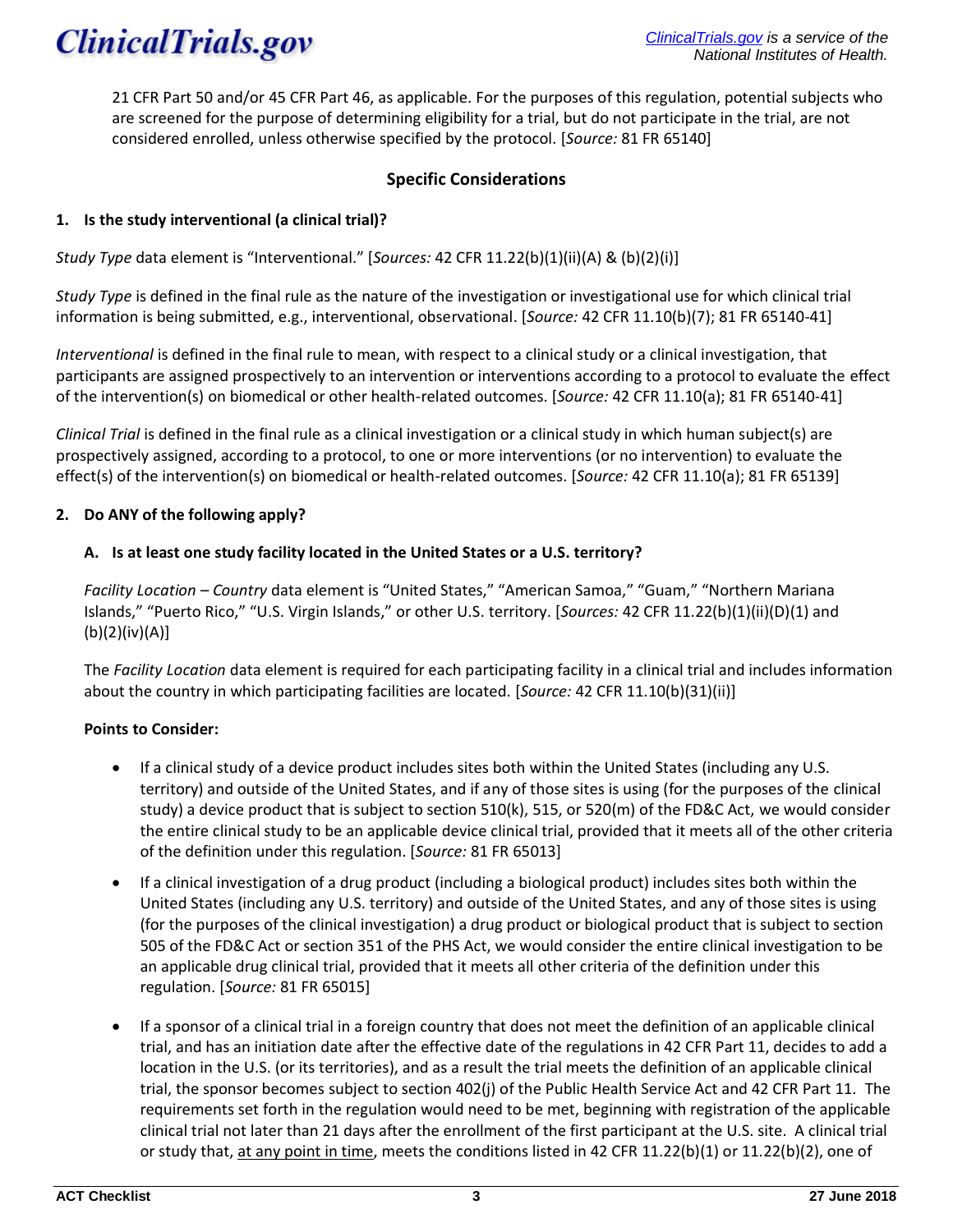which would be satisfied if there is at least one site location in the United States or U.S. territory, will be considered to meet the definition of an applicable clinical trial (emphasis added). [*Source*: 42 CFR 11.22(b)] Therefore, a clinical trial in a foreign country that otherwise meets the criteria in 42 CFR 11.22(b)(1) or 11.22 (b)(2) would become an applicable clinical trial when it adds the U.S. site. Clinical trial registration information would have to include information applicable to the entire trial, as is the case with all multi-site trials with information in ClinicalTrials.gov, because the entire clinical investigation is considered to be the applicable device or drug clinical trial. [*Source:* 81 FR 65013, 81 FR 65015]

• Whether a site is considered a "participating facility" is dependent on whether participants can enroll at that site; this is reflected in 42 CFR 11.10(b)(31)(iii)(A), which describes Facility Contact Information in reference to enrollment at that particular site. A study coordinating center that may provide study oversight or data management and analysis support, but that does not enroll participants at that location, would not be considered a "participating facility" as described in Facility Location. Therefore, the coordinating center would not be considered a Facility Location for the purposes of 42 CFR 11.28(a)(2)(iii)(C) and the ACT criteria outlined in 42 CFR 11.22(b).

### **B. Is the study conducted under a U.S. FDA Investigational New Drug application (IND) or Investigational Device Exemption (IDE)?**

*U.S. Food and Drug Administration IND or IDE Number* data element is "Yes" [*Sources:* 42 CFR 11.22(b)(1)(ii)(D)(3) and  $(b)(2)(iv)(C)$ ]

The *U.S. Food and Drug Administration IND or IDE Number* data element provides an indication of whether there is an IND or IDE for the clinical trial. [*Source:* 42 CFR 11.10(b)(34)]

### **Points to Consider:**

- Device products that are considered to be subject to section 510(k), 515, or 520(m) of the FD&C Act include significant risk devices for which approval of an IDE is required under section 520(g) of the FD&C Act or non-significant risk devices that are considered to have an approved IDE in accordance with 21 CFR 812.2(b). [*Source:* 81 FR 65012]
- Drug products (including biological products) that are being studied under an IND are considered ''subject to section 505 of the FD&C Act'' both because (in most situations) the drug product being studied would need an approved NDA or licensed BLA to be marketed legally, and because INDs are issued by FDA pursuant to the authority in section 505(i) of the FD&C Act. [*Source:* 81 FR 65014]
- Furthermore, if a sponsor chooses to obtain an IND (issued under section 505 of the FD&C Act) for a clinical investigation of a drug product (including a biological product) that is not otherwise subject to section 505 of the FD&C Act or section 351 of the PHS Act, the sponsor, in so doing, agrees to regulation under section 505 of the FD&C Act, and that clinical investigation thus will be considered an applicable drug clinical trial, provided that it meets all other criteria of the definition under this part. [*Source:* 81 FR 65015]
- **C. Does the study involve a drug, biological, or device product that is manufactured in and exported from the U.S. (or a U.S. territory) for study in another country?**

*Product Manufactured in and Exported from the U.S.* data element is "Yes" [*Sources:* 42 CFR 11.22(b)(1)(ii)(D)(2) and (b)(2)(iv)(B)]

*Product Manufactured in and Exported from the U.S.* element means that any drug product (including a biological product) or device product studied in the clinical trial is manufactured in the United States or one of its territories and exported for study in a clinical trial in another country. [*Source:* 42 CFR 11.10(b)(15)]

**Points to Consider:**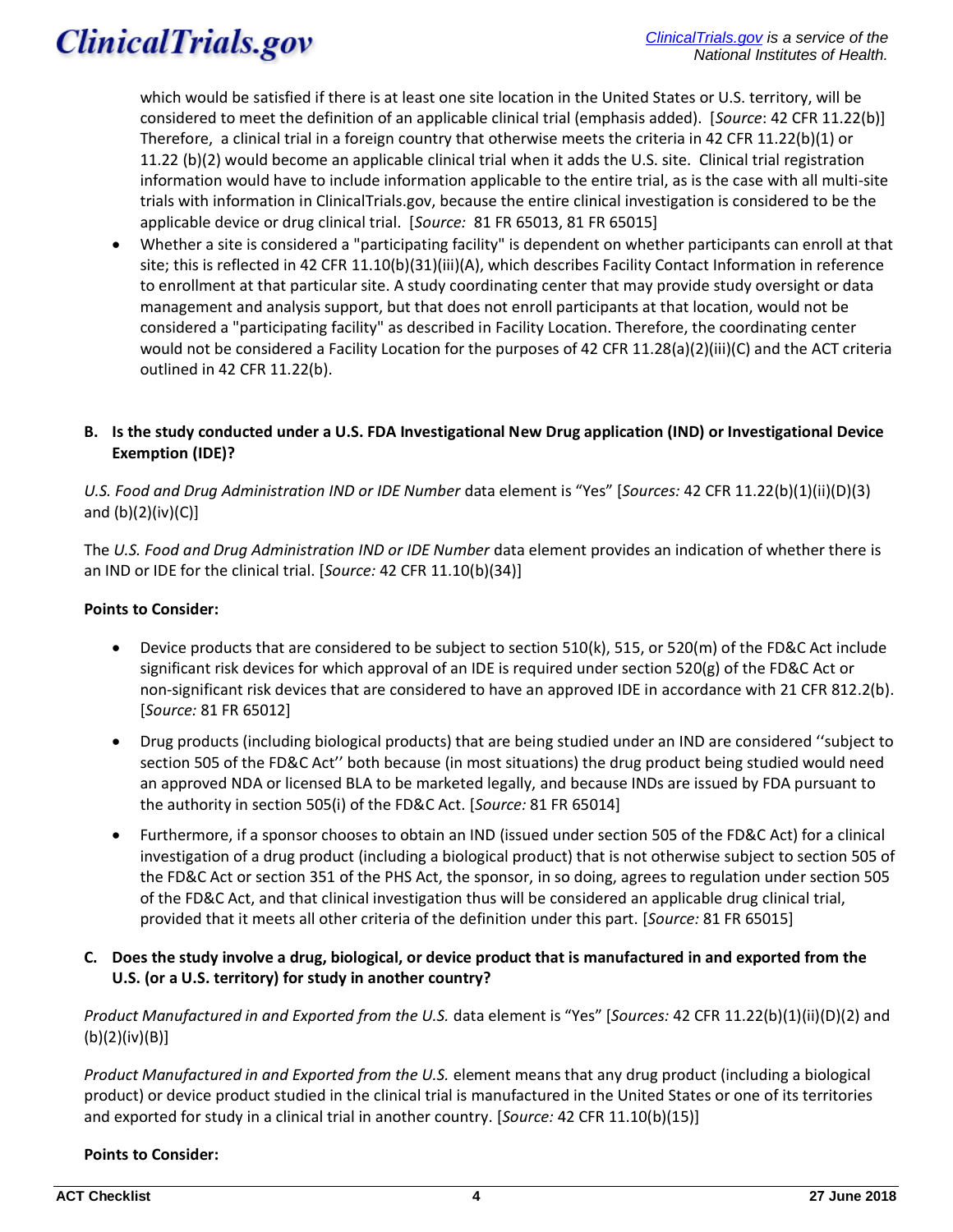- If the device product is manufactured in the United States or any U.S. territory, and is exported for study in another country (whether it is exported under section 801(e) or section 802 of the FD&C Act), the device product is considered to be subject to section 510(k), 515, or 520(m) of the FD&C Act. If the device product is manufactured outside of the United States or its territories, and the clinical study sites are all outside of the United States and/or its territories, the device product would not be considered to be subject to section 510(k), 515, or 520(m) of the FD&C Act. A device product that is packaged and/or labeled in the United States would be considered ''manufactured'' in the United States subject to section 510(k), 515, or 520(m) of the FD&C Act. [*Source:* 81 FR 65013]
- If the drug product (including a biological product) is manufactured in the United States or any U.S. territory, and is exported for study in another country under an IND (whether pursuant to 21 CFR 312.110 or section 802 of the FD&C Act), the drug product or biological product is considered to be subject to section 505 of the FD&C Act or section 351 of the PHS Act (as applicable), and the clinical investigation may be an applicable drug clinical trial, provided that it meets all other criteria of the definition under this part. A drug product that is packaged and/or labeled in the United States would be considered ''manufactured'' in the United States subject to section 505 of the FD&C Act or section 351 of the PHS Act. [Source: 81 FR 65015]
- The term "manufacture" is used as a short-hand for all device or drug activities within FDA's jurisdiction. [*Source:* 81 FR 65011, 81 FR 65014] Therefore, any step in the manufacturing of the device or drug product (including device components, drug active ingredients, and packaging/labeling) that occurs in the United States (or one of its territories) would be considered "manufactured" in the United States.
- One of the criteria that must be met for a study to be an applicable clinical trial would be satisfied where the drug, biological, or device product "under investigation is a Product Manufactured in and Exported from the U.S. or one of its territories for study in another country." [42 CFR 11.22(b)(1)(ii)(D)(2) and 42 CFR 11.22(b)(2)(iv)(B)] The drug, biological, or device product "under investigation" as described in 42 CFR 11.22(b)(1)(ii)(D)(2) and 42 CFR 11.22(b)(2)(iv)(B) includes products that are used in the clinical trial in conjunction with, or compared to, each other. If a drug, biological, or device product is tested in conjunction with, or compared to, one or more other drug, biological, or device products (including a placebo or sham), then the products would be considered "under investigation" for purposes of this ACT condition.

### **3. Does the study evaluate at least one U.S. FDA-regulated drug, biological, or device product?**

*Studies a U.S. FDA-regulated Device Product* data element is "Yes" and/or *Studies a U.S. FDA-regulated Drug Product* data element is "Yes." [*Sources:* 42 CFR 11.22(b)(1)(ii)(C) & (b)(2)(iii)]

These data elements are defined as follows:

*Studies a U.S. FDA-regulated Device Product* means that a clinical trial studies a device product subject to section 510(k), 515, or 520(m) of the FD&C Act (21 U.S.C. 360(k), 21 U.S.C. 360e, 21 U.S.C. 360j(m)). [*Source:* 42 CFR 11.10(b)(38); 81 FR 65143]

A device product is considered to be subject to section 510(k), 515, or 520(m) of the FD&C Act if any of the following is required before it may be legally marketed in the United States: (1) a finding of substantial equivalence under section 510(k) of the FD&C Act, (2) an order under section 515 of the FD&C Act approving a premarket approval application (PMA) for the device product, or (3) an HDE under section 520(m) of the FD&C Act. Device products that are considered to be subject to section 510(k), 515, or 520(m) of the FD&C Act include significant risk devices for which approval of an IDE is required under section 520(g) of the FD&C Act, non-significant risk devices that are considered to have an approved IDE in accordance with 21 CFR 812.2(b), or device products that are exempt from the submission requirements of 21 CFR part 812. [*Source:* 81 FR 65012]

A clinical study of a device product that is being conducted entirely outside of the United States (i.e., does not have any sites in the United States or in any U.S. territory) and is not conducted under an IDE may not be a clinical study of a device product subject to section 510(k), 515, or 520(m) of the FD&C Act and, therefore, is not an applicable device clinical trial, depending on where the device product being used in the clinical study is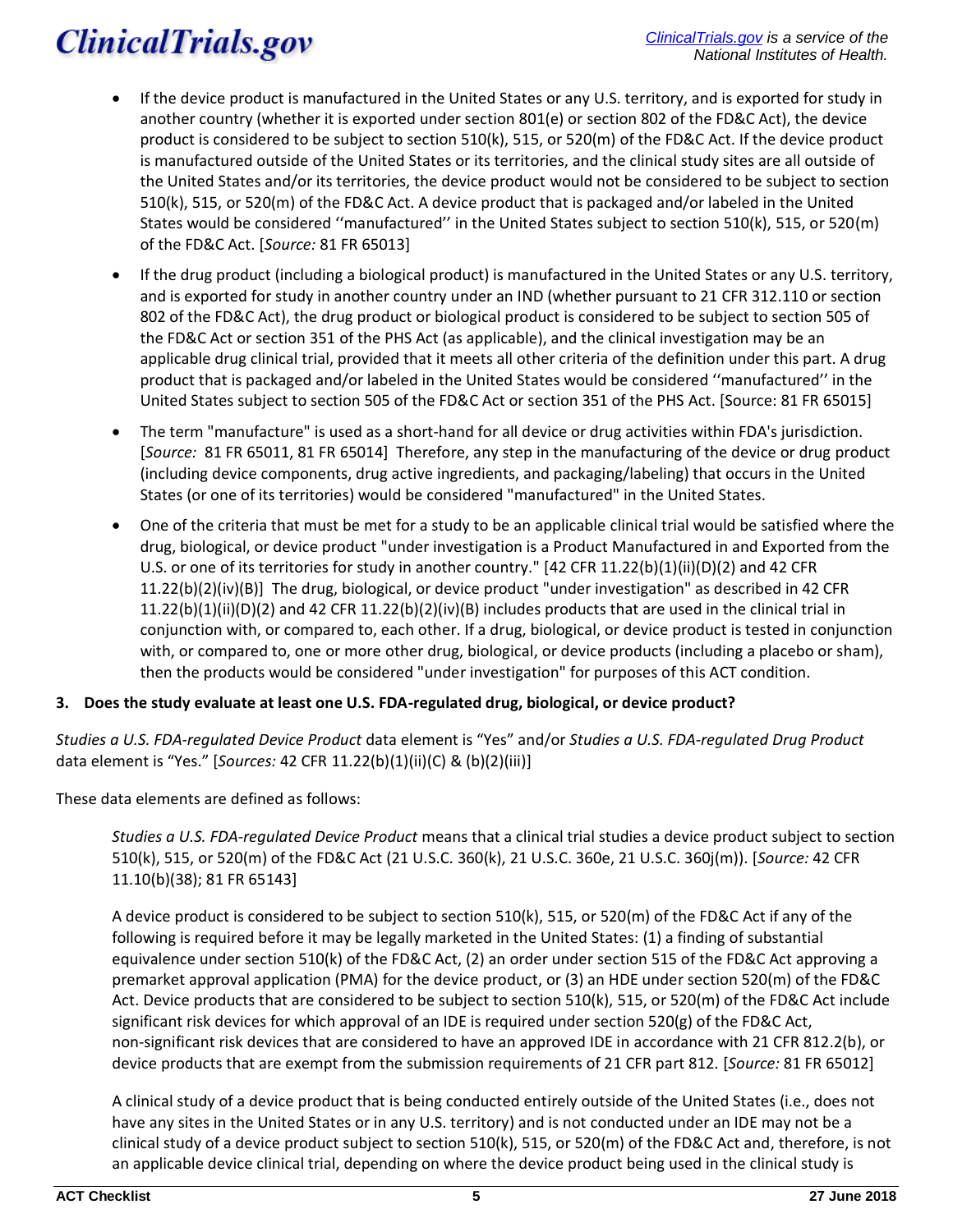manufactured. If the device product is manufactured outside of the United States or its territories, and the clinical study sites are all outside of the United States and/or its territories, the device product would not be considered to be subject to section 510(k), 515, or 520(m) of the FD&C Act. [*Source*: 81 FR 65013)

Therefore, a study record that (1) does not list "United States" (or a U.S. territory) for the Facility Information/Country data element, (2) lists "No" for the U.S. Food and Drug Administration IND or IDE data element, and (3) lists "No" for the Product Manufactured in and Exported from the U.S. data element, would indicate that a studied device product is not "subject to" section 510(k), 515, or 520(m) of the FD&C Act. For such a study, the responsible party would list "No" for the Studies a U.S. FDA-regulated Device Product data element and the study would not be considered an applicable device clinical trial. Note that even if the device product being studied had previously been approved or cleared by the U.S. FDA under section 510(k), 515, or 520(m) of the FD&C Act for marketing in the U.S., that responsible party would list "No" for the Studies a U.S. FDA-regulated Device Product data element because the particular device product used in that study is not subject to those sections of the FD&C Act.

Regarding combination products, FDA regulations in 21 CFR part 3 specify that the primary mode of action of a combination product is the single mode of action that provides the most important therapeutic action of the intended therapeutic effects of the combination product. A study of a combination product with a device primary mode of action under 21 CFR part 3 would be considered an applicable device clinical trial, provided that it meets all other criteria of the definition under 42 CFR 11.10(a). We note that for such trials, the responsible party must indicate that the trial Studies a U.S. FDA-regulated Device Product. [*Source:* 81 FR 65014 and 65040]

### **Points to Consider**:

- Device products may be used in clinical trials even though they are not the intervention studied in the clinical trial or the experimental variable of interest in the study. For example, clinical trials of procedures involving surgical device products may not be designed to study the effect of those device products. Therefore, when considering whether a clinical trial Studies a U.S. FDA-regulated Device Product a responsible party should consider whether (a) the study is designed to examine the effect or performance of an FDA-regulated device product or differences in the intended use, for example, variations in frequency of use, method of administration, design specifications, and other characteristics (e.g., used in one or more, but not all, arms in a multi-arm study); and/or (b) at least one pre-specified primary or secondary outcome measure reflects a characteristic, effect, or performance of an FDAregulated device product (e.g., need for replacement or maintenance of the device). [*Source:* 81 FR 65040] If either (a) or (b) are true, this would support that the clinical trial "studies" the device product.
- Many radiation-emitting device products are subject to section 510(k) of the FD&C Act and some are subject to section 515 of the FD&C Act. If the product is a medical device intended to benefit patients in the treatment or diagnosis of a disease or condition that affects or is manifested in not more than 8,000 individuals in the United States per year, it may meet the requirements for a humanitarian use device, under section 520(m) of the FD&C Act. FDA's regulation in 21 CFR Part 892 describes the legal status (i.e., "classification") of specific radiology devices, including diagnostic and therapeutic devices. For example, magnetic resonance diagnostic devices and medical charged-particle radiation therapy systems are designated in 21 CFR 892.1000 and 21 CFR 892.5050, respectively, as Class II devices (as defined in 21 CFR 860.3(c)(2)) and are subject to section 510(k) of the FD&C Act. In addition, an individual radiology device that is classified as a "high risk" class III device or has been found by FDA to be not substantially equivalent (NSE) to an existing Class I, II, or III device must generally be approved by FDA under section 515 of the FD&C Act before marketing.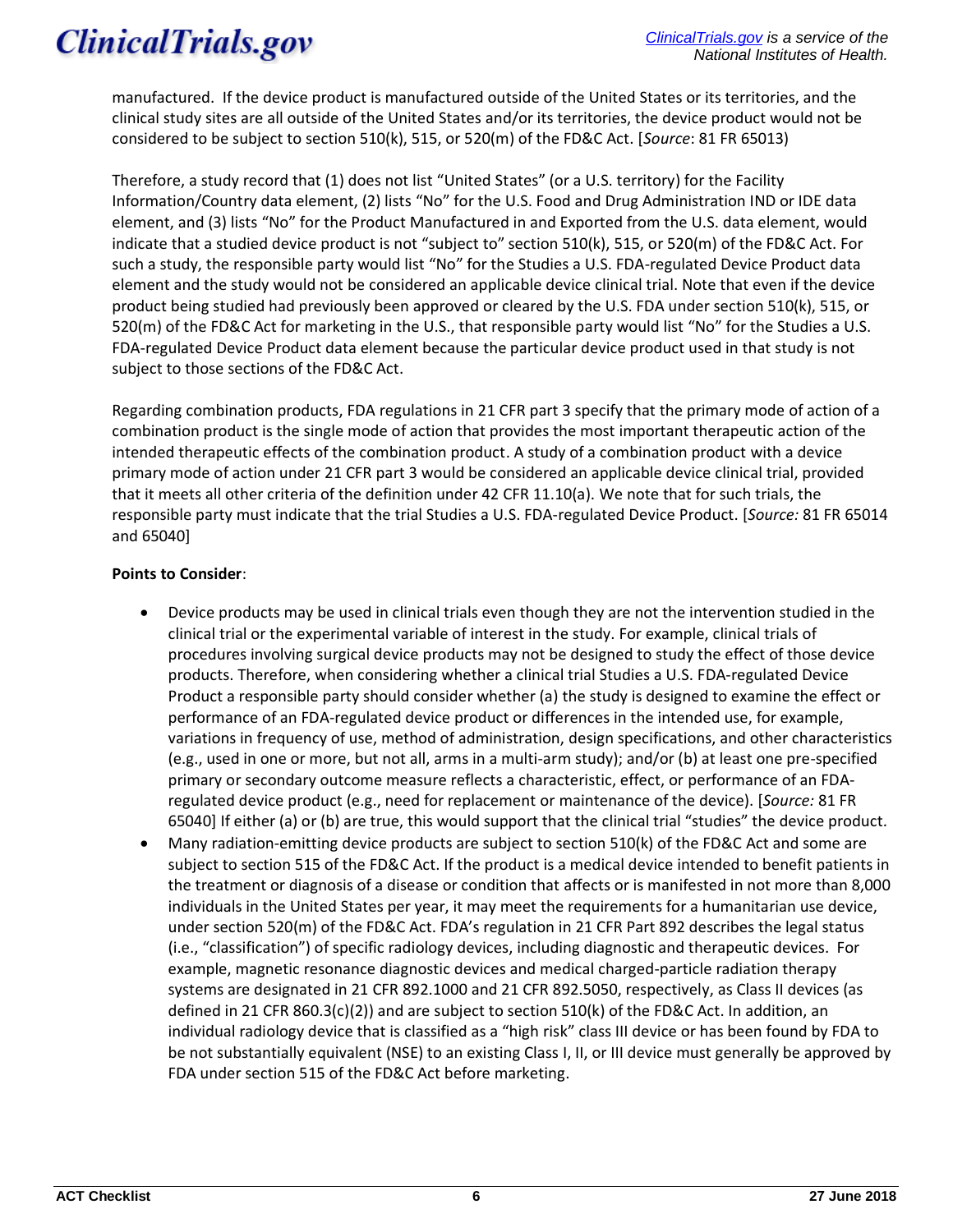• The determination of whether the study of a specific device product is an applicable device clinical trial does not depend on the product's device classification in 21 CFR 860.3(c) (i.e., Class I, II, or III). The relevant question is whether the device product must receive a finding of substantial equivalence under section 510(k) of the FD&C Act, an order under section 515 of the FD&C Act approving a pre-market approval application for the device product, or an HDE under section 520(m) of the FD&C Act. Most Class I devices, but not all, are exempt from the requirements for a finding of substantial equivalence under section 510(k) of the FD&C Act and do not require a premarket approval order under section 515 of the FD&C Act. By contrast, most Class II and all Class III devices require either clearance under section 510(k) of the FD&C Act or premarket approval under section 515 of the FD&C Act.

*Studies a U.S. FDA-regulated Drug Product* means a clinical trial studies a drug product (including a biological product) subject to section 505 of the FD&C Act (21 U.S.C. 355) or section 351 of the PHS Act (42 U.S.C. 262). [*Source:* 42 CFR 11.10(b)(38); 81 FR 65143]

This definition is interpreted to mean that the clinical trial studies a drug that is the subject of an approved NDA [new drug application] or BLA [biologic license application] or that would require an approved NDA or BLA to be legally marketed in the United States. A non-prescription drug product that is or could be marketed under an existing over-the-counter drug monograph (see 21 CFR 330–358) is not considered "subject to section 505 of the [FD&C Act]." [*Source:* 81 FR 65041]

A clinical investigation of a drug product (including a biological product) that is being conducted entirely outside of the United States (i.e., does not have any sites in the United States or in any U.S. territory) may not be a clinical investigation of a drug product or biological product subject to section 505 of the FD&C Act or section 351 of the PHS Act, and therefore not an applicable drug clinical trial, depending on where the drug product (including biological product) being used in the clinical investigation is manufactured. If the drug product (including a biological product) is manufactured outside of the United States or its territories, the clinical investigation sites are all outside of the United States, and the clinical investigation is not being conducted under an IND, the drug product or biological product would not be considered to be subject to section 505 of the FD&C Act or section 351 of the PHS Act, and the clinical investigation would not be an applicable drug clinical trial. [*Source:* 81 FR 65015)

Therefore, a study record that (1) does not list "United States" (or a U.S. territory) for the Facility Information/Country data element, (2) lists "No" for the U.S. Food and Drug Administration IND or IDE data element, and (3) lists "No" for the Product Manufactured in and Exported from the U.S. data element, would indicate that a studied drug or biologic product is not "subject to" section 505 of the FD&C Act or section 351 of the PHS Act. For such a study, the responsible party would answer "No" to the Studies a U.S. FDA-regulated Drug Product data element and the study would not be considered an applicable drug clinical trial. Note that even if the drug or biologic product being studied had previously been approved by the U.S. FDA under section 505 of the FD&C Act or section 351 of the PHS Act for marketing in the U.S., that responsible party would list "No" for the Studies a U.S. FDA-regulated Drug Product data element because the particular drug or biological product used in that study is not subject to those sections of the FD&C Act or PHS Act.

Regarding combination products, FDA regulations in 21 CFR part 3 specify that the primary mode of action of a combination product is the single mode of action that provides the most important therapeutic action of the intended therapeutic effects of the combination product. A study of a combination product with a drug primary mode of action under 21 CFR part 3 would be considered an applicable drug clinical trial, provided that it meets all other criteria of the definition under 42 CFR 11.10(a). We note that for such trials, the responsible party must indicate that the trial Studies a U.S. FDA-regulated Drug Product. [*Source:* 81 FR 65014 and 65041]

### **Points to Consider**:

• A clinical trial for which the responsible party indicates the Intervention Type to be "dietary supplement" or "genetic" or "procedure" could in fact be an applicable drug clinical trial studying a drug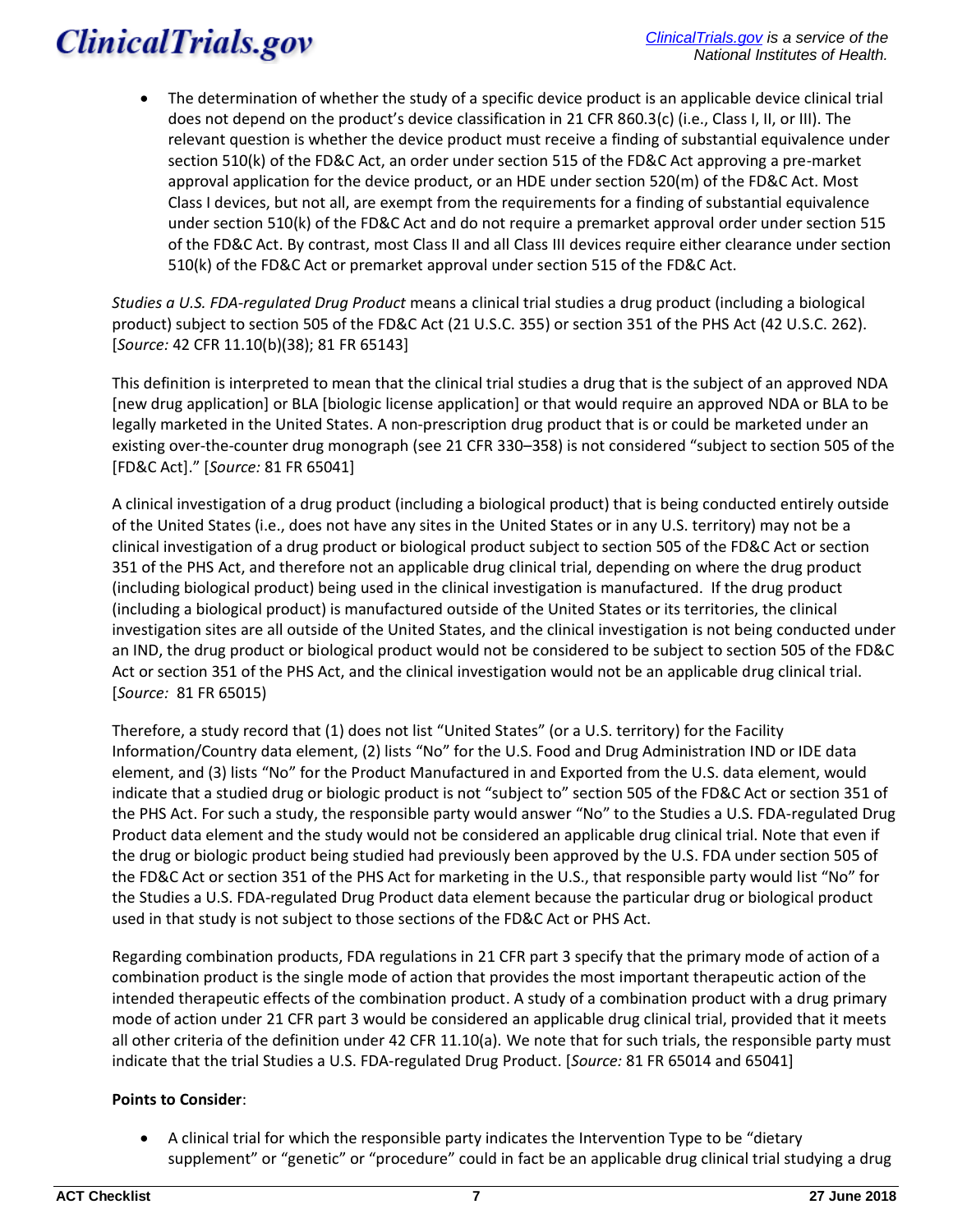product subject to section 505 of the FD&C Act or a biological product subject to section 351 of the PHS Act. For example, a product otherwise marketed as a dietary supplement could be studied for the treatment of cancer, or a genetic trial could study a gene therapy. [*Source:* 81 FR 65041]

• A clinical trial may include an FDA-regulated drug product even though the drug product is not a variable of interest. For example, a clinical trial of a device product may involve the surgical insertion of the device product under anesthesia, but the anesthesia drug product is not studied in the clinical trial. In determining whether a clinical trial studies a U.S. FDA-regulated drug product, a responsible party should consider whether (a) the clinical trial is designed to examine the effect of the FDA-regulated drug product(s) or of differences in the intended use, including differences in dosing, frequency of use, or route of administration; and/or (b) at least one of the pre-specified primary or secondary outcome measures reflects a characteristic or effect of the FDA-regulated drug product(s). [*Source:* 81 FR 65041] If either (a) or (b) are true, this would support that the clinical trial "studies" the drug product.

### **4. Is the study other than a Phase 1 trial of a drug and/or biological product or is the study other than a device feasibility study?**

For drug trials, *Study Phase* data element is NOT "Phase 1" and for device trials, *Primary Purpose* is NOT "Device Feasibility." [*Sources:* 42 CFR 11.22(b)(1)(ii)(B) & (b)(2)(ii)]

These data elements are defined as follows:

*Study Phase* means, for a clinical trial of a drug product (including a biological product), the numerical phase of such clinical trial, consistent with terminology in 21 CFR 312.21, such as phase 2 or phase 3, and in 21 CFR 312.85 for phase 4 studies. [*Source:* 42 CFR 11.10(b)(6); 81 FR 65141]

Under 21 CFR 312.21(a)(1), a phase 1 study ''includes the initial introduction of an investigational new drug into humans. Phase 1 studies are typically closely monitored and may be conducted in patients or normal volunteer subjects. These studies are designed to determine the metabolism and pharmacologic actions of the drug in humans, the side effects associated with increasing doses, and, if possible, to gain early evidence on effectiveness. During phase 1, sufficient information about the drug's pharmacokinetics and pharmacological effects should be obtained to permit the design of well-controlled, scientifically valid, phase 2 studies. The total number of subjects and patients included in phase 1 studies varies with the drug, but is generally in the range of 20 to 80.'' Under 21 CFR 312.21(a)(2), ''[p]hase 1 studies also include studies of drug metabolism, structureactivity relationships, and mechanism of action in humans, as well as studies in which investigational drugs are used as research tools to explore biological phenomena or disease processes.'' Clinical trials that are phase 1 studies under 21 CFR 312.21 are not applicable drug clinical trials. [*Source:* 81 FR 65015-16]

### **Points to Consider**:

- Although we are aware that the term "phase O" is used in practice (e.g., to refer to clinical trials that are exploratory in nature and are not designed to evaluate therapeutic or diagnostic intent), any trial that would be referred to as ''phase 0'' meets the definition of a phase 1 trial under FDA regulations (21 CFR 312.21). [*Source:* 81 FR 65036]
- Clinical trials that are identified as phase 1/phase 2 trials (i.e., trials with characteristics of both phase 1 and phase 2 studies) are not considered phase 1 studies and may be applicable drug clinical trials if they meet the other specified criteria. [*Source:* 81 FR 65016]
- A bioequivalence or comparative bioavailability study that falls within the scope of 21 CFR 320.24(b)(1), (2), or (3) shares many of the characteristics of a phase 1 study and is considered to be a phase 1 trial (and, therefore, not an applicable clinical trial) in this rule. [*Source:* 81 FR 65016]

*Primary Purpose* means the main objective of the intervention(s) being evaluated by the clinical trial. [*Source:* 42 CFR 11.10(b)(4); 81 FR 65141]